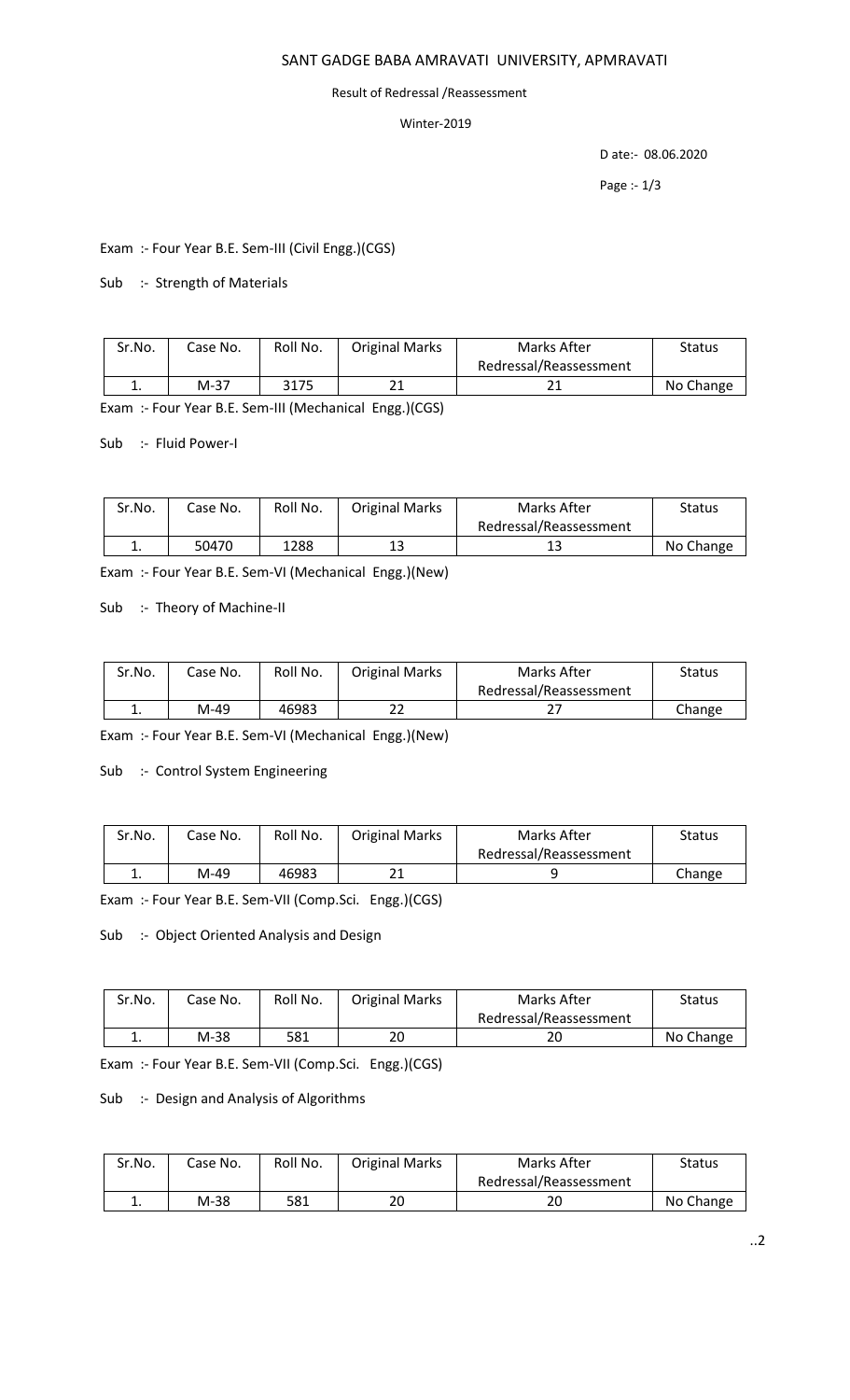### Exam :- B.Pharm. Sem-V (4Yr. 8 Sem.D.C.)

#### Sub :- Pharmocology-II

| Sr.No. | Case No. | Roll No. | <b>Original Marks</b> | Marks After            | Status |
|--------|----------|----------|-----------------------|------------------------|--------|
|        |          |          |                       | Redressal/Reassessment |        |
| . ـ    | M-45     | 298      | 20                    | ລລ<br>ວວ               | Change |

Exam :- B.Sc.Part-I (Sem-I)

Sub :- Chemistry

| Sr.No. | Case No. | Roll No. | <b>Original Marks</b> | Marks After            | <b>Status</b> |
|--------|----------|----------|-----------------------|------------------------|---------------|
|        |          |          |                       | Redressal/Reassessment |               |
| . .    | $M-51$   | 50145    |                       |                        | No Change     |

Exam :- B.Sc.Part-II (Sem-III)

### Sub :- Chemistry

| Sr.No. | Case No. | Roll No. | <b>Original Marks</b> | Marks After            | <b>Status</b> |
|--------|----------|----------|-----------------------|------------------------|---------------|
|        |          |          |                       | Redressal/Reassessment |               |
|        | M-56     | 50043    |                       |                        | No Change     |

Exam :- B.Sc.Part-II (Sem-III)

# Sub :- Mathematics-I

| Sr.No. | Case No. | Roll No. | <b>Original Marks</b> | Marks After            | Status |
|--------|----------|----------|-----------------------|------------------------|--------|
|        |          |          |                       | Redressal/Reassessment |        |
| . .    | M-54     | 11737    | 41                    | 47                     | Change |

Exam :- B.Sc.Part-II (Sem-III)

Sub :- Mathematics-II

| Sr.No. | Case No. | Roll No. | <b>Original Marks</b> | Marks After            | Status |
|--------|----------|----------|-----------------------|------------------------|--------|
|        |          |          |                       | Redressal/Reassessment |        |
| . .    | M-54     | 11737    | 43                    | 4,                     | Change |

Exam :- M.Sc.-I (Mathematics) Sem-I(CBCS)(New)

#### Sub :- Topology-I

| Sr.No. | Case No. | Roll No. | <b>Original Marks</b> | Marks After            | <b>Status</b> |
|--------|----------|----------|-----------------------|------------------------|---------------|
|        |          |          |                       | Redressal/Reassessment |               |
| . .    | 8728     | 11050    |                       | 16                     | Change        |

Exam :- Four Year B.Tech.(Chem.Tech.) Sem-VII (Petro. Chem. Tech.)(CGS)

# Sub :- Chemical Reaction Engineering-I

| Sr.No. | Case No. | Roll No. | <b>Original Marks</b> | Marks After            | Status |
|--------|----------|----------|-----------------------|------------------------|--------|
|        |          |          |                       | Redressal/Reassessment |        |
| . .    | M-40     | 2594     | <b>01</b>             | 29                     | Change |